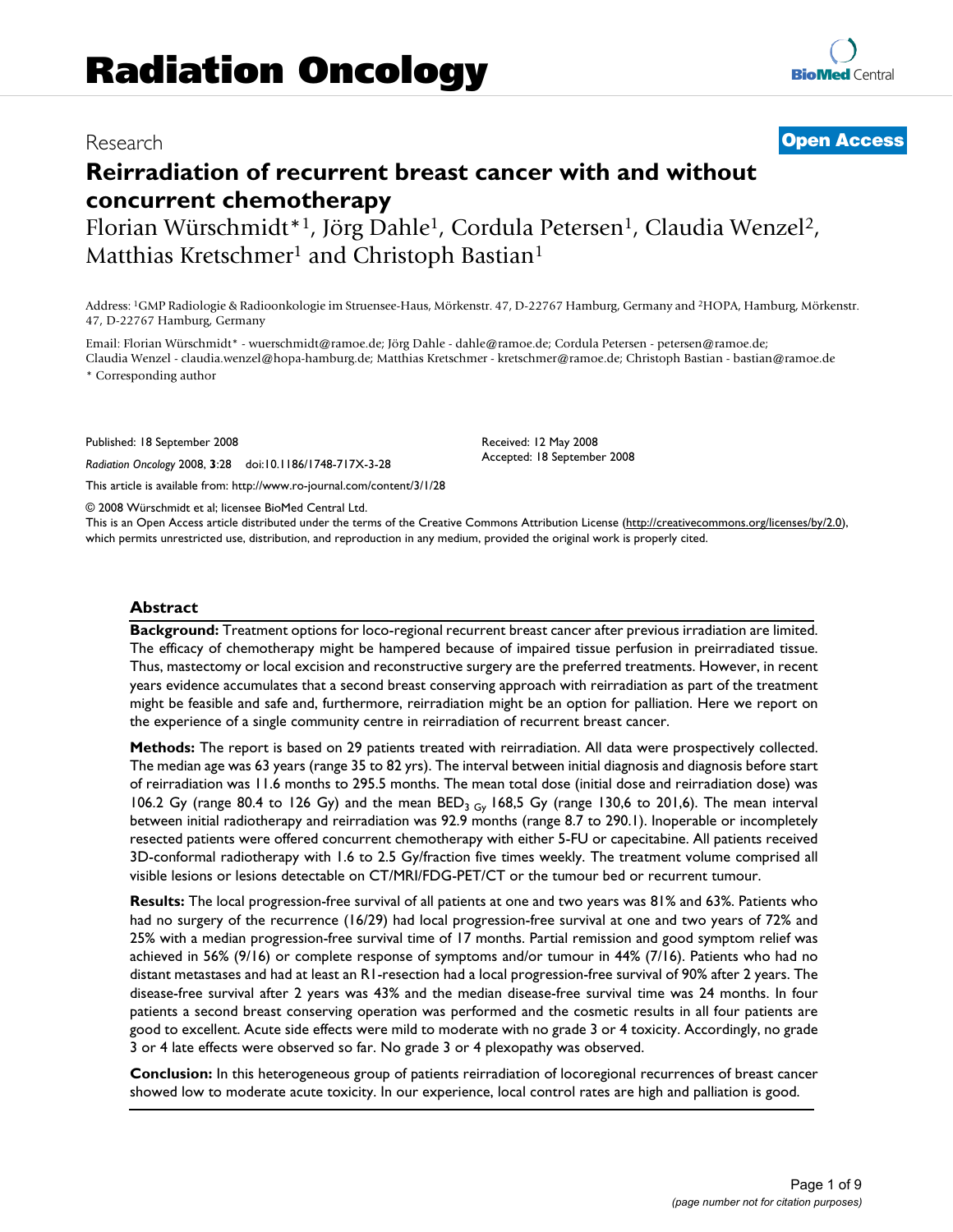### **Background**

Increasing numbers of breast cancer patients are treated with breast conserving surgery followed by systemic therapy and radiotherapy. Failure rates after breast conserving therapy (BCT) increase with 1–2% per year as reported by large centres [1-4] and even after mastectomy local recurrence rates might be as high as 40% depending on risk factors [5]. The treatment options for loco- regional recurrences are limited. Chemotherapy might not be effective in pre-irradiated tissue because a decreased perfusion can be expected due to radiation-induced fibrosis [6]. Mastectomy or local excision and reconstructive surgery are, thus, the preferred therapies. However, in recent years evidence accumulate that a second BCT might be feasible with long term local control. If cure is no longer achievable, local regional recurrences might cause suffering due to severe pain, bleeding and ulcerations in up to 62% of patients [7]. Furthermore, a growing tumour mass can be a stressful experience to a patient.

Retreatment with a second full course of radiation to the whole breast is used with caution as increased toxicity of skin and subcutaneous tissue is feared. Nevertheless, in recent years several investigators reported on reirradiation either alone or combined with concurrent hyperthermia or chemotherapy. Irradiation was applied as external beam therapy, brachytherapy or intraoperative radiotherapy.

The following report presents the experience of a single community centre with retreatment of loco-regional breast cancer recurrences after previous irradiation to the breast, chest wall, and/or regional lymphatic nodes. 3D conformal radiotherapy with or without concurrent 5-FU/ capecitabine chemotherapy was given for operable and non-operable recurrences.

#### **Methods**

Since 2003 we offer patients reirradiation of recurrent breast tumours based on recommendations of an interdisciplinary tumour board panel of gynaecology, medical oncology, diagnostic radiology and radiation oncology experts. This report is based on 29 patients treated with reirradiation. All data were prospectively collected. Written informed consent about the reirradiation procedure was given by all patients.

In 16 patients retreatment was offered because of bleeding, exulcerating and/or painful breast and/or local lymph node recurrences. Usually the patients had simultaneous distant metastases. No surgery of these recurrences was attempted except in one case with tumour debulking surgery. Usually, these patients had had multiple re-operations, chemotherapeutic or endocrine therapies and radiation treatment for distant metastases. Thirteen

patients had no signs of distant metastases and surgery of the recurrences was done in all cases. The mean follow-up was 13.7 months (range 1.8 to 55.9 months) for all patients. Normal tissue toxicity was recorded according to the CTCAE (formerly known as CTC) v3.0 scoring system (Version 3.0; <http://ctep.cancer.gov>).

#### *Patient characteristics*

The median age was 62 years (range 35 to 82 yrs). The median interval between initial diagnosis and diagnosis before start of reirradiation was 70 months (range 10.3 to 295.5. Further details of tumour stage and recurrence site are given in table 1.

#### *Retreatment and statistical methods*

Resection was incomplete or undefined (R1 or Rx) in 7/ 29. One patient had inoperable axillary and upper mediastinal lymph node metastases and one patient received preoperative reirradiation followed by mastectomy (R0). One patient had tumour debulking and axillary dissection before radiotherapy. All other patients were inoperable due to tumour extent and/or simultaneous distant disease.

All patients underwent computed tomography ( $n = 27$ ) or FDG18-PET/CT  $(n = 2)$  for 3D-conformal radiotherapy planning. The dose per fraction was 1.6 to 2.5. The mean *total dose* (initial dose and reirradiation dose) of all patients was 106.2 Gy (range 80.4 to 126 Gy) and the mean total  $BED_{3\text{ Gy}}$  168,5 Gy (range 130,6 to 201,6).

The Biologically Effective Dose (BED) was calculated as follows:

$$
BED = (n^*d)^*(1 + d1/(\alpha/\beta))
$$

where *n\*d* denotes the total dose and *d* the dose per fraction.  $\alpha/\beta$  was assumed to be 3 Gy for late-responding tissues. The BED is the quantity by which different fractionation regimens can be compared. [8]

The mean interval between initial radiotherapy and reirradiation was 92.9 months (range 8.7 to 290.1). The *treatment volume* comprised all visible lesions or lesions detectable on on CT/MRI/FDG-PET/CT or the tumour bed or recurrent tumour. Treatment details with indication of the overlapping treatment volumes are shown in table 2.

Inoperable or incompletely resected patients were offered concurrent chemotherapy with either 5-FU (225 mg/sqm continuous infusion, seven days per week, during whole course of reirradiation) or capecitabine (1250 or 1650 mg bid during whole course of reirradiation) except in one case where docetaxel was given concurrently. All patients received chemotherapy *not* because of distant metastases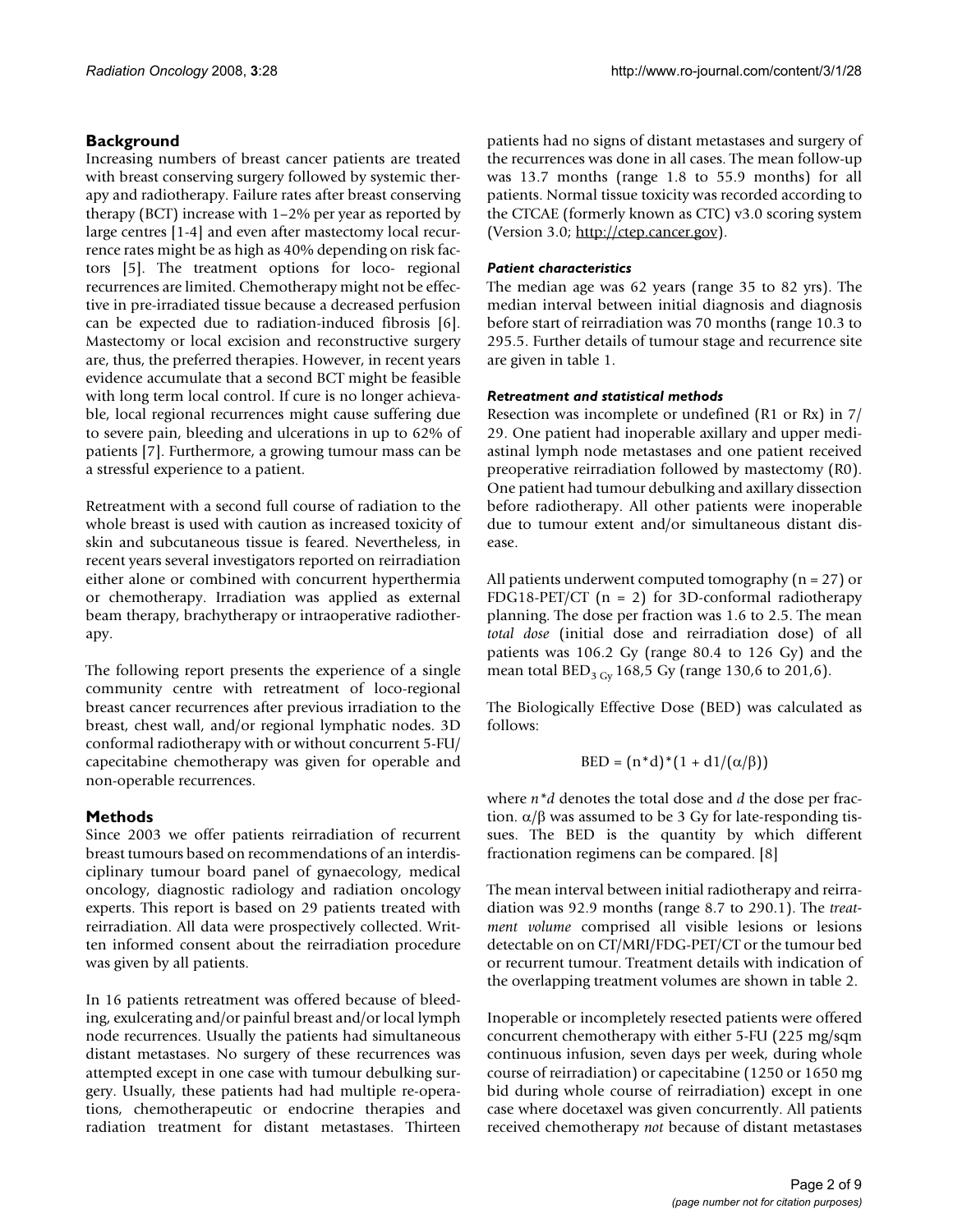| Pat.           | Age | <b>TNM</b> initial diagnosis | <b>TNM</b> reirradiation | <b>Recurrence site</b>             | Interval (months) |  |
|----------------|-----|------------------------------|--------------------------|------------------------------------|-------------------|--|
| $\overline{2}$ | 67  | pT2pN0M0                     | rT2RIG2M0                | Infraclav., subpectoral right      | 137,4             |  |
| 6              | 63  | pT2pN1M0                     | rpT2(m)RINxLIM0G3        | left thoracic wall                 | 25,2              |  |
| 7              | 46  | pTIRIpN0G3M0                 | rpT2RxM0                 | Caudal part of TRAM flap           | 225               |  |
| 9              | 65  | pT2pNIG3LOV0                 | rpTIrpN3G3M0RI           | Intramamm., IMC, v. subclavia      | 31,3              |  |
| 15             | 66  | pT2pNIM0                     | rpT2RIG3 cN0 M0          | Left thoracic wall                 | 164,8             |  |
| 8              | 78  | pTIbpN3G3R0M0                | MI (SKI) RI G3           | Lymphang. carc. left thoracic wall | 10,3              |  |
| 9              | 43  | pTIbpNIG2LIR0                | rpN2 R1 G2 M0            | Left axilla, lateral thoracic wall | 49,0              |  |
| 23             | 58  | pTIRIG2 pN0M0                | rpTIc rpN R0 G2 M0       | Mastectomy scar                    | 137,4             |  |
| 24             | 50  | pT3pN1G3                     | rcN3 MI (LYM)            | LN level I-III, upper mediasti.LN  | 50,7              |  |
| 25             | 62  | pTIbpN0G2                    | rpTIb G2 R0 pN0 M0       | Lower left quadrant                | 215,8             |  |
| 26             | 71  | pT3pN0M0RI                   | rpT2 G3 R0 M0            | Medial part of left thoracic wall  | 295,5             |  |
| 27             | 82  | pTIpNI GIM0                  | rcT4 cN0 M0              | Right lower inner quadrant         | 105,5             |  |
| 28             | 44  | pTI G2 pN0 M0                | rpT1b R0 G2 cN0 M0       | Right upper outer quadrant         | 179,9             |  |
|                | 67  | pTIpN0Mo                     | rcT4NxM0                 | Thoracic wall, extensive           | 181,7             |  |
| 3              | 44  | pT2pNIG3                     | rcT4MI                   | Thoracic wall, extensive           | 97,8              |  |
| 4              | 49  | pTIcpN0G3                    | rpT2RxG3pNxMI            | Thoracic wall + axilla             | 13,1              |  |
| 5              | 35  | pT3G3pN1M0                   | rpT4G3N3MI               | Left toracic wall, cutan. metast   | 21,1              |  |
| 8              | 54  | pTIpN0M0G3                   | M <sub>l</sub>           | Parasternal recurrence             | 79,0              |  |
| 10             | 63  | pT4pN1M0                     | rcN3M1                   | Thoracic wall + axilla             | 56,0              |  |
| $\mathbf{H}$   | 80  | pT2pN0G2R0                   | rpT4 R2 cN0M0            | Lateral thoracic wall + axilla     | 70,7              |  |
| 12             | 78  | pT4bpN3M0G3R0,               | rcN3MI                   | Skin metast., LN supra., ax.       | 11,6              |  |
| 3              | 71  | pTIb GII pNI M0              | rcT4 N3 M0               | Ax., supra. LN, mammary gland      | 50,6              |  |
| 4              | 49  | ypTlypNIG3LI                 | rcN3M1                   | Brachial plexus, skin metast.      | 39,2              |  |
| 16             | 61  | pTIpNIM0G2                   | rcT4 MI                  | Sternal and parasternal            | 190,3             |  |
| 17             | 49  | pTIpN2M0                     | rcN3cM1                  | Left supra., cervical LN           | 243,2             |  |
| 20             | 46  | pT3 pN1 M0 G3                | rcT4 rcN3                | Thoracic wall with ulceration      | 41,2              |  |
| 21             | 70  | pT2pN0M0R0                   | rcT4Mx                   | Thoracic wall, extensive           | 55,6              |  |
| 22             | 44  | cT4cNxM0                     | rcT4Mx                   | Thoracic wall, extensive           | 83,9              |  |
| 29             | 79  | pTImpN2aM0                   | rcT4 cN0 M0              | Thoracic wall, extensive           | 36,8              |  |

**Table 1: Recurrent breast cancer treated with reirradiation.** 

Pat.: patient number; IMC: internal mammary chain; LN: lymph nodes.

Clinical characteristics of recurrent breast carcinoma patients treated with reirradiation. The initial and recurrence TNM staging and site of recurrence are shown. The interval between the initial diagnosis and diagnosis before start of retreatment is given in months.

but with the aim of an additional local effect. The minimum and maximum duration of chemotherapy was 3 weeks (with 30 Gy of reirradiation) and 5 weeks (reirradiation dose of  $\geq 50$  Gy). No chemotherapy was given to R0resected patients. Due to multiple courses of chemotherapy because of metastatic disease and/or age and co-morbidities or refusal of patients not all could be treated with simultaneous chemotherapy. Endocrine therapy was given according to hormonal receptor status, i.e. premenopausal women received tamoxifen and postmenopausal women either an aromatase inhibitor or tamoxifen. Further details of retreatment for each patient are depicted in table 2.

Patients were seen on follow-up visits 6 to 8 weeks after end of reirradiation and thereafter every 4 to 6 months. All other patients were contacted by telephone or their gynaecological and medical oncologist were interviewed.

Kaplan-Meier survival curves were generated with Graph-Pad Prism 5.0 (©1992–2007 Graph Pad Software Inc.).

#### **Results**

In figure 1 local progression-free survival is shown. The reported percentages indicate the local progression-free survival within the retreated volume (i.e. breast, chest wall, or supraclavicular/axillary lymph nodes). At one and two years the local progression-free survival was 81% and 63%. Those patients who had reirradiation because of non-operable recurrences (16/29) had local progressionfree survival at one and two years of 72% and 25% with a median local progression-free survival time of 17 months (figure 2). Partial remission and good symptom relief was achieved in 56% (9/16) and complete response of symptoms and/or tumour in 44% (7/16). Nine of sixteen patients were free of local progressive disease during their lifetime. Overall survival times after one and two years were 61% and 40% and the median overall survival time was 20 months (inset of figure 2).

The survival times of patients who had no distant metastases and who at least had a macroscopically complete resection (R1) of the recurrence are given in figure 3. The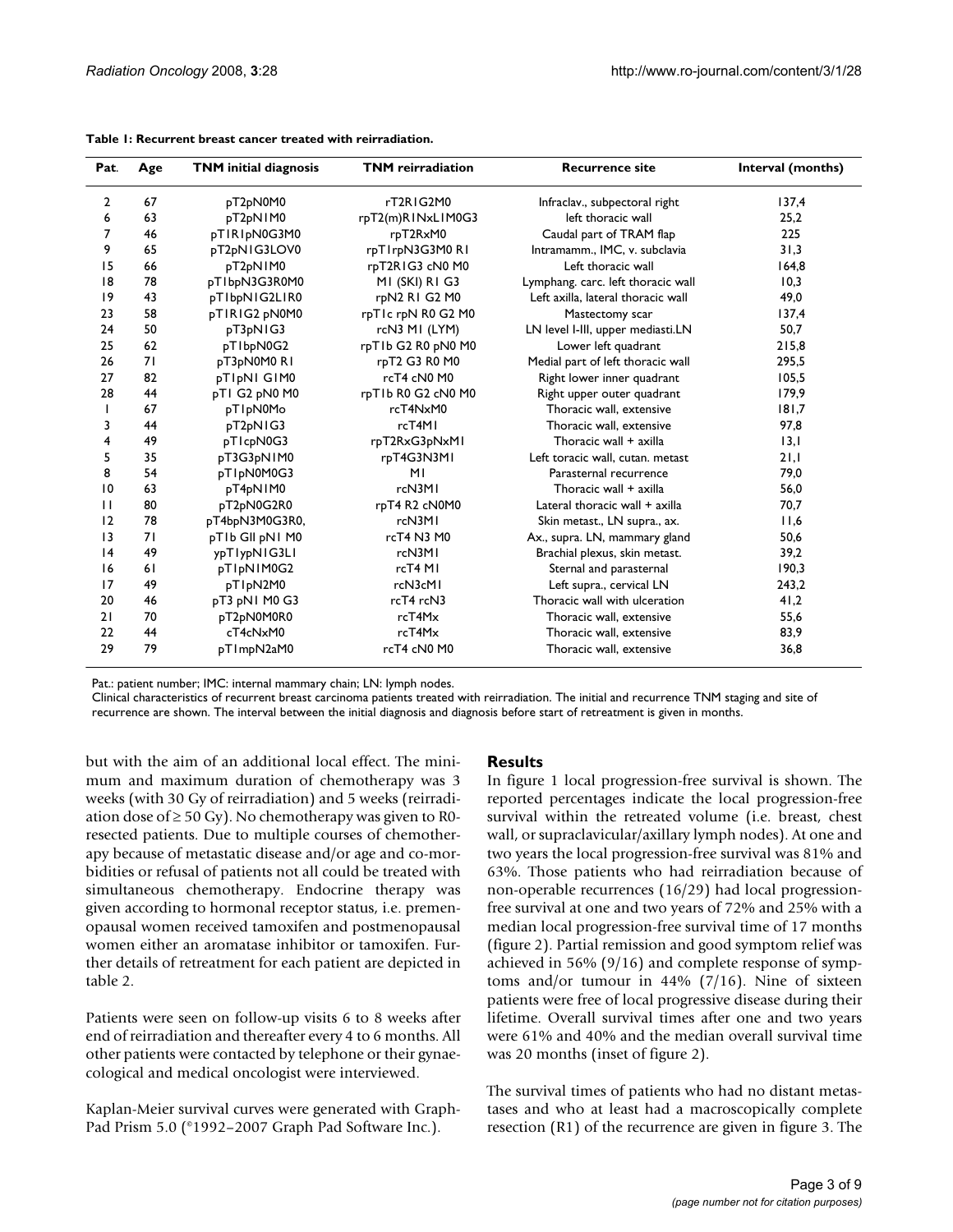| Pat.            | <b>Initial dose Gy</b> | Reirrad. Dose (Gy) | Dose I +2 Gy | $\mathbf{BED}_{3\ \mathsf{G}\mathsf{y}}$ | Interval (m) | <b>Overlapping treatment</b><br>volume | Chemo-therapy   | <b>Surgery for recurrence</b>     |
|-----------------|------------------------|--------------------|--------------|------------------------------------------|--------------|----------------------------------------|-----------------|-----------------------------------|
| $\overline{2}$  | 55                     | 50,4               | 105,4        | 178,1                                    | 133,6        | Subpectoral + infraclavicular          | $5-FU$          | Segmental resection (BCT)         |
|                 | 60,4                   | 56                 | 116,4        | 182,5                                    | 20,4         | Left thoracic wall                     | none            | mastectomy, ax. diss.             |
|                 | 60                     | 51,2               | 101,2        | 188,5                                    | 220,5        | Caudal thoracic wall                   | $5-FU$          | Local excision                    |
| 9               | 45                     | 54,4               | 99,4         | 155,4                                    | 26,8         | Cranial thoracic wall                  | none            | mastectomy, LN                    |
| 15              | 60                     | 51,2               | 111,2        | 198,5                                    | 161,5        | Mastectomy scar                        | none            | Thoracic wall resection,          |
| 18              | 50                     | 57,6               | 107,6        | 175,5                                    | 8,7          | lateral thoracic wall, ax.             | none            | Local excision                    |
| 19              | 60,4                   | 61,2               | 121,6        | 194,6                                    | 42,8         | upper outer quadrant, ax.              | <b>Taxotere</b> | resection, ax. diss. (BCT)        |
| 23              | 60                     | 50,4               | 110,4        | 180,6                                    | 135,1        | Left thoracic wall                     | none            | reconstructive surgery            |
| 24              | 60,4                   | 55,8               | 116,2        | 185,9                                    | 42,5         | Mastectomy scar                        | Capecitab.      | None                              |
| 25              | 60                     | 50,4               | 110.4        | 180,6                                    | 212,6        | Left lower quadrant                    | none            | Local excision (BCT)              |
| 26              | 50                     | 50,4               | 100,4        | 172,3                                    | 290,1        | Left thoracic wall                     | none            | Thoracic wall resection           |
| 27              | 50                     | 46                 | 96           | 160,0                                    | 114          | Right lower inner quadrant             | none            | Mastectomy post-<br>reirradiation |
| 28              | 60                     | 59,4               | 119,4        | 195,0                                    | 175,0        | Right upper quadrant                   | none            | wide excision (BCT)               |
|                 | 50                     | 50,4               | 100,4        | 164,0                                    | 184,7        | Lateral thoracic wall                  | none            | none                              |
|                 | 50,4                   | 30                 | 80,4         | 130,6                                    | 32,5         | Thoracic wall                          | Capecitab.      | None                              |
|                 | 60                     | 45                 | 105          | 172,0                                    | 23,5         | Thoracic wall                          | Capecitab.      | None                              |
|                 | 64                     | 44,8               | 108,8        | 175,4                                    | 52,6         | Whole thoracic wall                    | Capecitab.      | None                              |
|                 | 60.4                   | 50                 | 110,4        | 180,0                                    | 85,9         | parasternal                            | none            | None                              |
| 10              | 50,4                   | 57.6               | 108          | 169,0                                    | 50.2         | Thoracic wall                          | $5-FU$          | None                              |
| Ш               | 66,6                   | 59,4               | 126          | 201,6                                    | 69,5         | Lat.thoracic wall                      | none            | None                              |
| 2               | 50,4                   | 45                 | 95,4         | 152,6                                    | 8,7          | Thoracic wall, lateral                 | none            | None                              |
| $\overline{13}$ | 60,0                   | 50,4               | 110,4        | 180,6                                    | 49,9         | Upper quadrants                        | none            | None                              |
| 4               | 60,4                   | 50,4               | 110,8        | 177,3                                    | 28,7         | Upper outer quadrant                   | $5-FU$          | none                              |
| 16              | 55                     | 49                 | 104          | 186,6                                    | 185,2        | parasternal                            | none            | None                              |
| 17              | 42,5                   | 45                 | 87,5         | 149,9                                    | 201,2        | supraclav., apex ax.                   | none            | None                              |
| 20              | 50                     | 48                 | 98           | 163,3                                    | 32,7         | Sternal + infraclav.                   | Capecitab.      | None                              |
| 21              | 59,4                   | 44                 | 103,4        | 168,4                                    | 53,1         | Thoracic wall                          | none            | None                              |
| 22              | 59,4                   | 46                 | 105,4        | 177,7                                    | 20,0         | Thoracic wall                          | none            | None                              |
| 29              | 50.4                   | 50                 | 100.4        | 164.0                                    | 31.1         | Thoracic wall                          | none            | None                              |

Pat.: patient number ; BCT: breast conserving therapy for recurrence; LN: lymph nodes; ax. diss: axillary dissection; capecitab.: capecitabine.

Treatment details of recurrent breast carcinoma patients treated with reirradiation. Radiation doses (Gy) of initial radiotherapy and reirradiation, the cumulative dose (dose 1 + 2) and the cumulative BED<sub>3 Gy</sub> (Gy) are shown. For the initial treatment, whole breast plus boost dose is given, if retreatment volume included the initial boost volume. The interval between the last day of the initial radiotherapy and first day of reirradiation is given in months.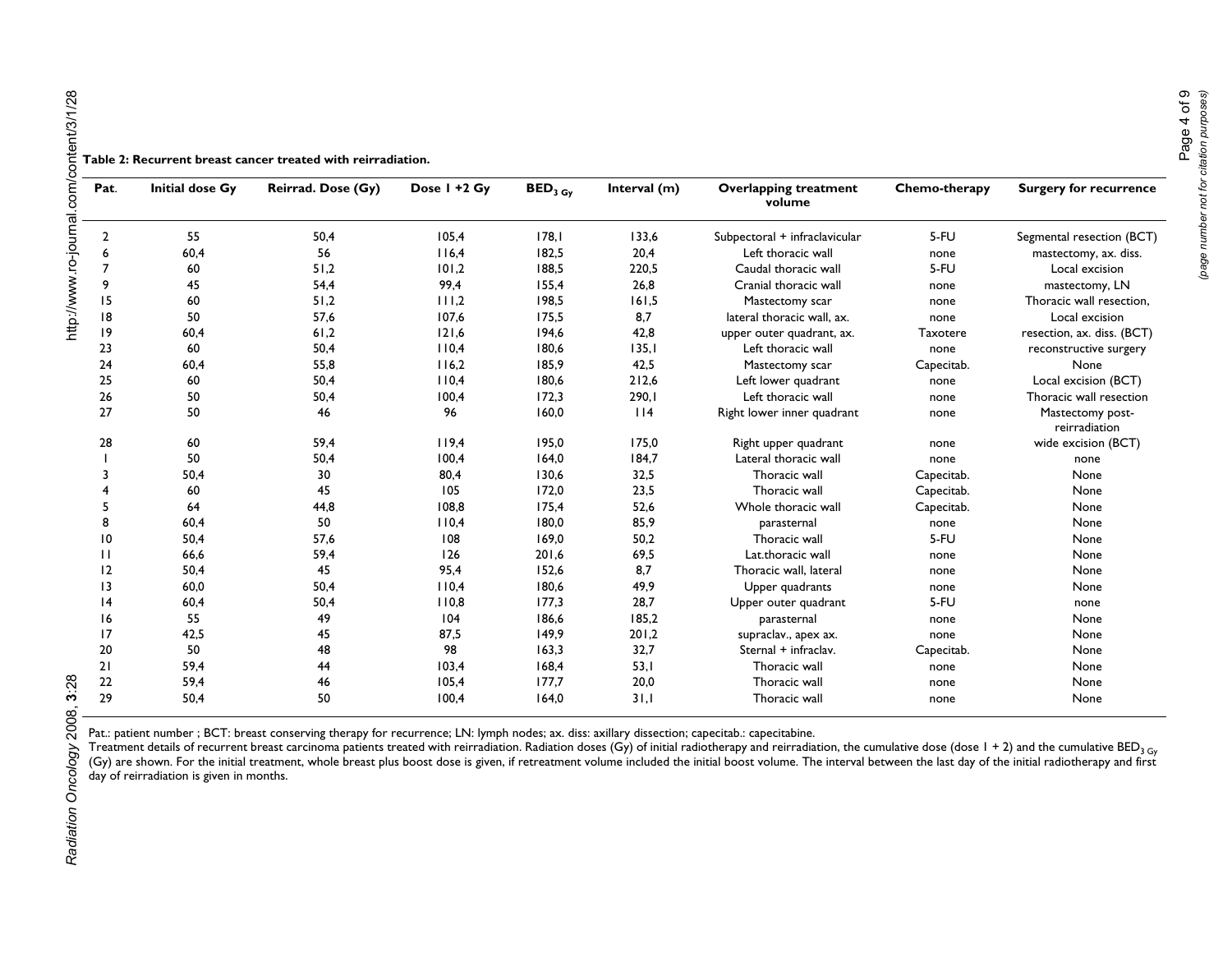

#### Figure 1

**Local progression-free survival of reirradiated breast cancer patients (months after start of retreatment; n = 29).** A heterogeneous group of patients were retreated with operable (R1 or R0 resection) and non-operable recurrent breast tumours with and without distant metastases. Reirradiation was given alone or combined with simultaneous 5-fluoruracil or capecitabine to loco-regional breast cancer recurrences after previous irradiation to the breast, chest wall, and/or regional lymphatic nodes.

overall survival (figure 3A) was 92% and the local relapse free survival 90% (figure 3B) after 2 years. One patient (no. 8) had a local (infield) relapse in infra- and supraclavicular lymph nodes 19.7 months after reirradiation with 54,4 Gy (cumulative dose 99,4 Gy). She developed simultaneous lymph node metastases in the contralateral axilla. The relapse was documented on FDG-PET/CT and histological proven. As she was free of symptoms the patient decided to have no further treatment and is alive 11 months after the relapse (30,7 months after start of reirradiation). A second patient (no. 19) developed a simultaneous inflammatory recurrence of the whole breast and bone metastases 15.8 months after start of reirradiation. She is alive and receives chemotherapy.

The disease-free survival after 2 years was 42% and the median disease-free survival time was 24 months (figure 3C). One patient had intracerebral metastases which were treated with stereotactic radiotherapy. She died 28,5 months after reirradiation with no signs of a local recurrence within the reirradiated breast. One patient (no. 2) had multiple bone and cerebral metastases 8,5 months after reirradiation. She is alive with disease 26,5 months after reirradiation. One patient suffered from a contra lateral breast cancer 20.6 months after reirradiation and skin metastases. She was treated with trastuzumab and a taxane and is alive 31,8 months after reirradiation. One male patient with a recurrent breast cancer (no. 18) had skin

metastases outside the retreatment volume at the medial parts of the thoracic wall and upper abdominal wall 6,9 months after reirradiation. He received taxanes and had a complete response. He is alive 15,2 months after reirradiation.

In three patients a second breast conserving operation was performed and the cosmetic results in all three patients are excellent (1) or good (2).

#### *Normal tissue toxicity*

Acute side effects were mild to moderate (skin erythema grade 1 to 2) in *all* patients with no grade 3 or 4 toxicity. Accordingly, no grade 3 or 4 late effects were observed so far. One patient developed a rib fracture 330 days after reirradiation within an overlapping region receiving a total dose of 95 Gy (1.8 Gy/fraction). Pain was mild to moderate and pain medication was only temporarily necessary. No cases with grade 3 or 4 plexopathy were observed so far.

#### **Discussion**

We treated a heterogeneous group of 29 patients suffering from recurrent breast cancer after previous radiotherapy. Reirradiation was given with cumulative total doses of 80.4 to 126 Gy applied with or without concurrent chemotherapy. Palliation was good to excellent in all patients lasting for a long time of the patients' lifetime in the majority of cases. Bearing in mind the short median follow up, two infield recurrences were detected. Acute and late tolerances are good to excellent with no grade 3 or 4 normal tissue toxicity.

Techniques of reirradiation vary and may be applied with brachytherapy, intraoperative radiotherapy or external beam radiation. In general, literature on reirradiation in breast cancer is rare and not available on a systematic basis concerning radiation techniques.

Repeat high-dose partial breast irradiation after excision of an in-breast recurrence was offered 39 women who have refused mastectomy or were considered suitable for repeat lumpectomy with reirradiation by Deutsch [9]. The local recurrence-free survival was 76.9% after reirradiation with a median follow-up of 51.5 months, the overall survival 77.9% at 5 years. The distant metastases rate was 20.5%. The cosmetic results were excellent or good in 27 patients. In nine patients the cosmetic outcome was fair or poor.

Harms et al. [10] treated 58 patients with local recurrences (31 had concomitant distant metastases) after mastectomy and postoperative radiotherapy (mean dose 52 Gy). Retreatment consisted of pulsed-dose-rate brachytherapy (PDR brachytherapy) with two fractions of 22 and 18 Gy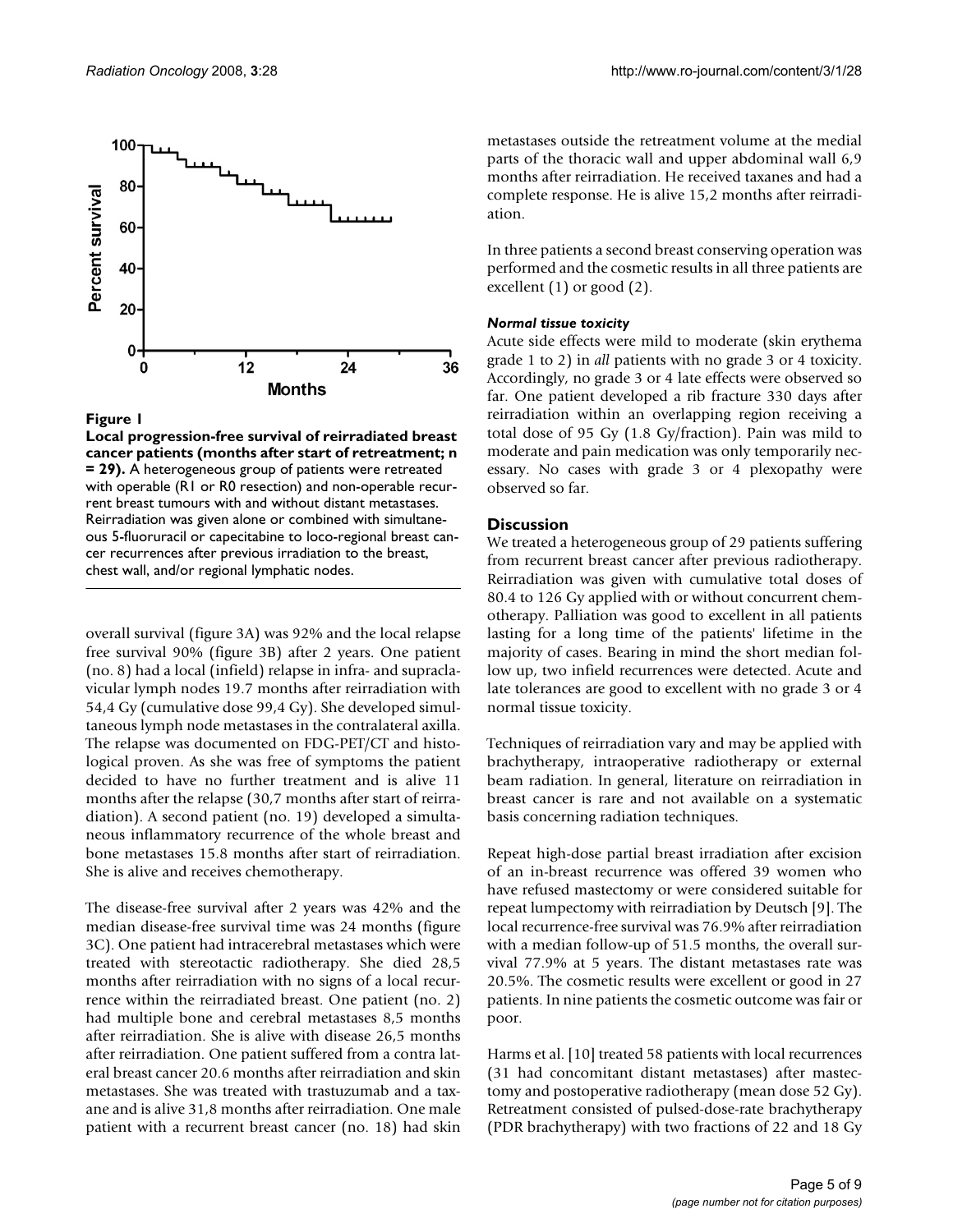

Reirradiation of patients with non-oper **Figure 2** able recurrent breast carcinoma (n = 16) **Reirradiation of patients with non-operable recurrent breast carcinoma (n = 16).** Patients had either no surgery or only tumour debulking  $(n = 1)$ . Local progression-free survival is shown (months after start or reirradiation). The inset depicts the overall survival percentage.

or twice 20 Gy separated by an interval of 30 days were applied. The two and 3 year locoregional recurrence-free survival rates for R2-resected tumours were 81% and 75%, for R1- resected tumours 85% and 71%, respectively. The majority of macroscopic tumour recurrences (R2) had a complete remission (28/30) after reirradiation. The normal tissue toxicity seemed to be rather high with grade 3/ 4 toxicity of 22% comprising in the majority of cases marked teleangiectasia and less often skin contracture. Pulsed-dose-rate brachytherapy was also used by Resch and colleagues [11] who re-treated 17 patients with small local recurrences with local excision and either a combination of PDR brachytherapy (total dose 12.5 – 28 Gy) and EBRT (total dose 12–30 Gy) or PDR brachytherapy alone. The initial radiation dose to the whole breast plus tumour bed was 50 to 60 Gy. The cumulative radiation was approximately 100 Gy as stated by the authors without details for individual patients. Four patients (24%) had second recurrences all within one year after retreatment and underwent mastectomy. No patient with PDR brachytherapy alone and retreatment doses of 40.2 to 50 Gy experienced a local recurrence. Biologically a dose of 40 to 50 Gy given within 4 days can be expected to be more efficient than a conventional fractionated EBRT given within five weeks. Skin and subcutaneous tissue side effects were moderate with no grade 3 or 4 toxicity. No unacceptable, i.e. deformities of the breast, results were observed and 5/17 had good to excellent results.

A case report of a 63-year-old female patient with left ductal breast cancer 13 years after primary treatment (mastectomy, axillary dissection, and 50 Gy postoperative irradiation) was published by Mayer at al. [12]. Perioperative HDR-AL with Ir-192 was performed with a dose per fraction of 6 Gy to the reference line, two fractions per week, to a total dose of 30 Gy. The tumour was locally controlled and the patient disease-free at five years. Skin toxicity did not exceed grade 2.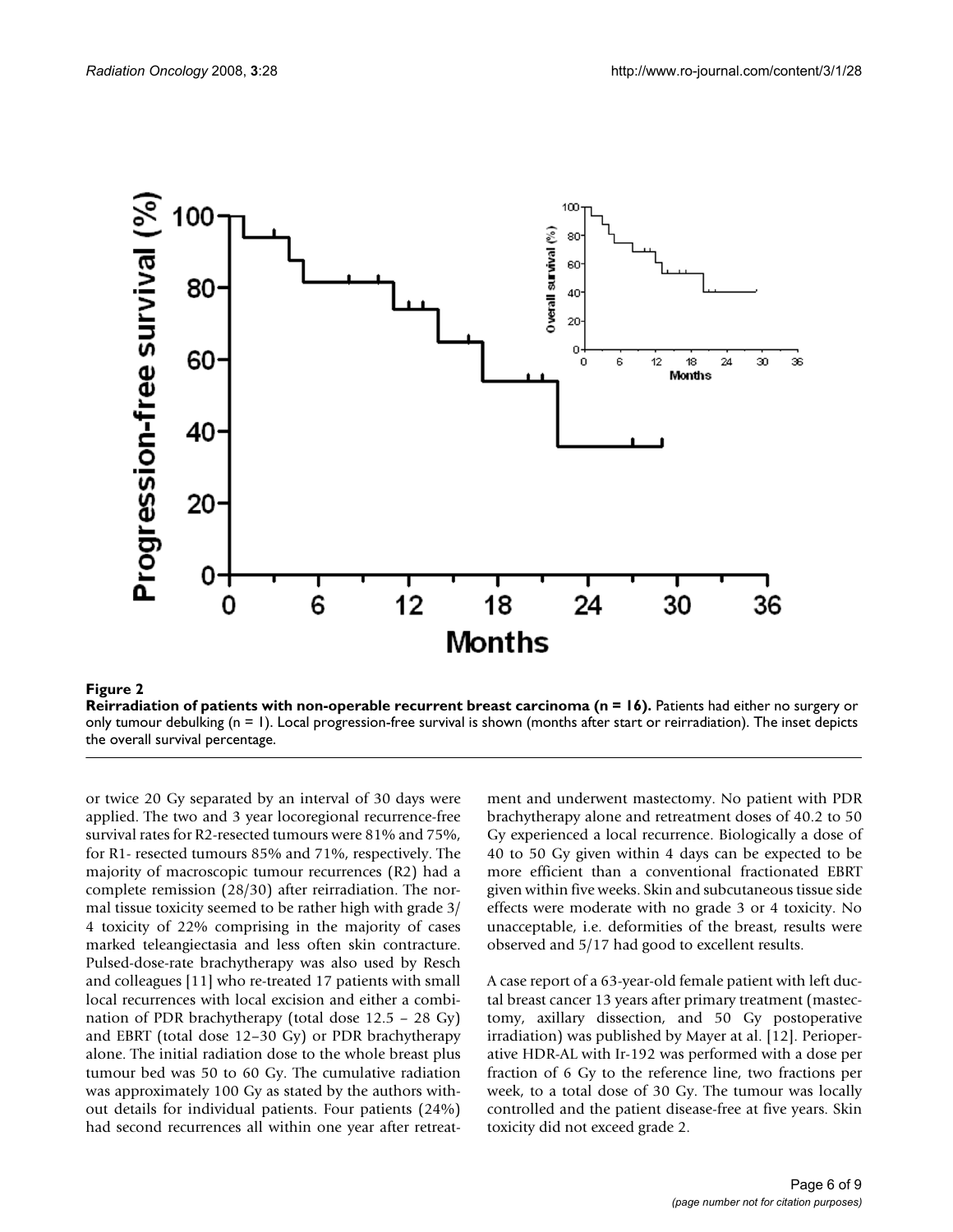

#### **Figure 3** Production of the contract of the contract of the contract of the contract of the contract of the contract of the contract of the contract of the contract of the contract of the contract of the contract of the c

**Reirradiation of recurrent breast carcinoma. Survival proportions of a subgroup of patients (n = 13) are shown who were free of distant metastases at the time of diagnosis of the recurrence and who were operable (R0 or R1-resection).** Kaplan-Meier curves for overall survival (panel A), local relapse-free survival (panel B), and disease-free survival (panel C) are given.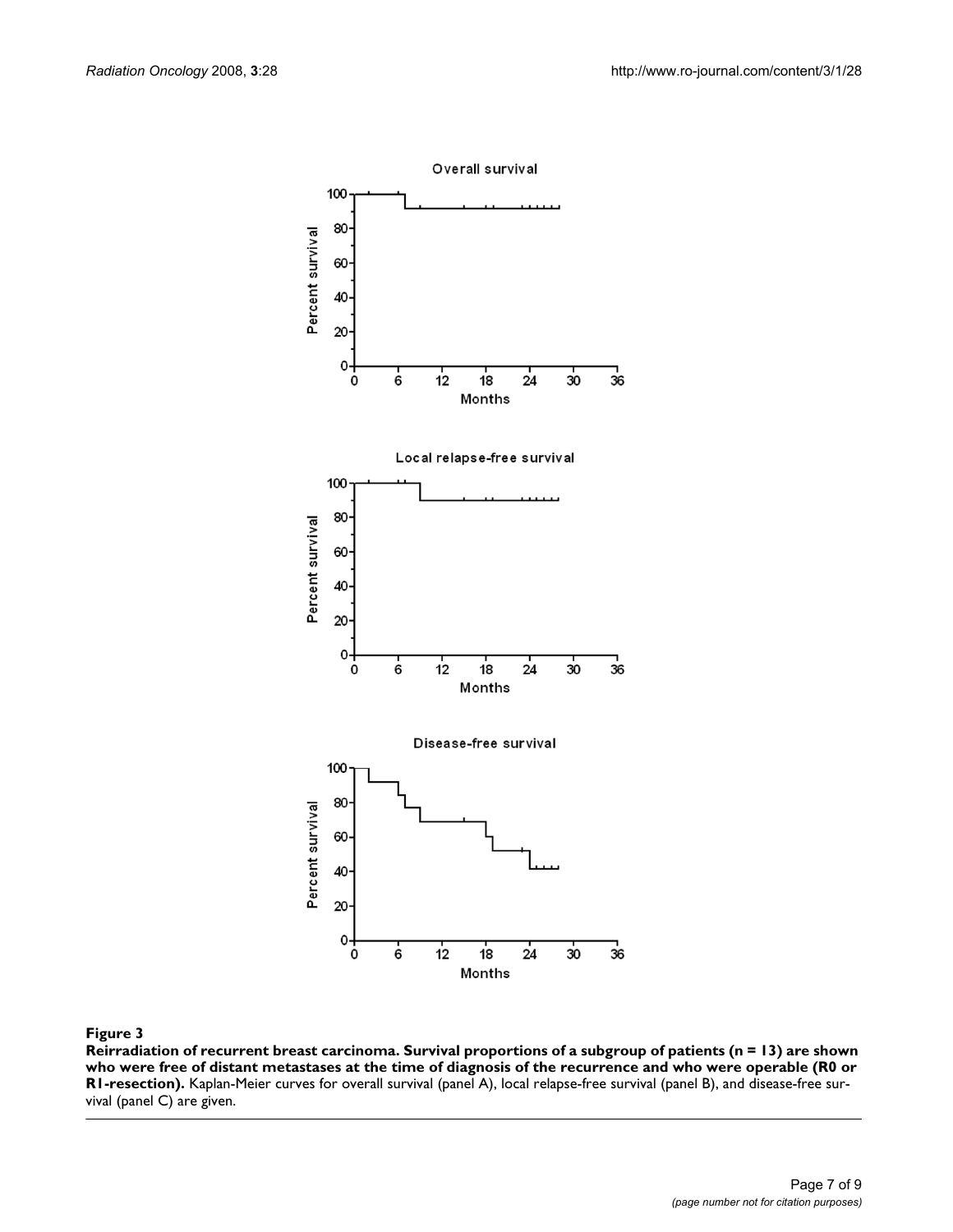A novel technique to irradiate patients is intraoperative radiotherapy with a 50 kV X-rays source (Intrabeam™) treating patients during surgery and limiting radiation dose to the tumour bed. Kraus-Tiefenbacher et al. [13] reported on 17 patients with in-breast recurrences reirradiated with the Intrabeam™ source (median dose 20 Gy to the applicator surface). Note that the dose distribution by the Intrabeam™ source is characterized by a sharp dose fall off, i.e. in 1 cm depth from the applicator surface only 5 Gy are delivered. As the dose per fraction is high and the radiobiology is different from fractionated Megavoltage treatment with external beam irradiation, a direct comparison of both modalities is difficult. After a median followup of 26 months 16/17 patients were still alive, one patient died 26 months IORT due to pulmonary metastases (19 months after retreatment). Two other patients had distant metastases but were alive. No local recurrences were observed. Acute toxicity was mild with no Grade 3/4 toxicities and there was no delay in wound healing or wound infection. The cosmetic outcome was rated in the majority of cases as good to excellent, at least as fair.

The largest number of reirradiated patients were reported by Kapp et al. [14] and van der Zee et al. [15,16] in combination with hyperthermia. Kapp et al. reported on 89 patients of which about half had prior radiation therapy (the exact number was not given) with an average dose auf 50,6 Gy. These patients received reirradiation with a total dose of 35 to 40 Gy (dose/fraction 1.8 to 2.1 Gy) to the ecisional biopsy in conjunction with hyperthermia. The average cumulative total dose was probably 90 Gy though no details were reported on individual patients. Longer duration of local control was achieved with concurrent reirradiation doses greater 39,5 Gy. The local failure rate was 24% in the subset of patients with biopsies only.

J. van der Zee and colleagues first published in 1988 on ninety-seven patients with recurrent breast cancer previously irradiated [15]. Reirradiation without prior surgery was given twice weekly with 2 to 4 Gy per fraction to a total dose of 8 to 32 Gy. The high dose per fraction was probably given because of the palliative intention and the fact that most patients were heavily pre-treated with different kinds of chemotherapy and endocrine therapy. The cumulative dose was 40 to 96 Gy. Hyperthermia was applied concurrently. The time interval between first and second radiation therapy was 1 to 203 months, mean 48 months. A complete response was achieved in 35% and a partial response in 55%. In many patients no local progression occurred during their lifetime. The authors concluded that  $8 \times 4$  Gy in conjunction with hyperthermia is safe and feasible without severe toxicity. In 1999 the authors published a second study [16] with longer follow up and more patients. The minimum time interval

between first and second radiation course was 4 months. Again, a single dose of 4 Gy was given twice weekly concurrent with hyperthermia, total dose 12 to 32 Gy (129/ 134). A clinical complete response rate of macroscopic tumours of 71% was achieved. Within the group of completely responding tumours or reirradiation after R1 resection, approx. 30% recurred in-field after a median follow up of 11 months. The median duration of local control was 32 months. Moderate to marked erythema was observed in 48/134 patients, ulcerations in 14 patients (nine had tumour-induced ulcerations before start of retreatment).

Phromratanapongse and colleagues reported in 1993 on 44 patients with locally recurrent, previously irradiated adenocarcinoma of the breast [17]. Hyperthermia was combined with concurrent radiation doses varying from 16 to 56 Gy. In 41% of these inoperable recurrences a complete response could be achieved with low acute toxicity. Two had ulcerations with infection and one patient severe blisters.

Inoperable recurrent breast cancer in fifteen patients, who had undergone a radical mastectomy and conventional radiotherapy (60 Gy), were entered on a multimodal protocol consisting of initial treatment with radiotherapy and a monthly infusion of liposomal doxorubicin in conjunction with local hyperthermia treatment [18]. All patients received reirradiation up to a total dose of 30.6 Gy in 1.8 Gy/fraction. All patients showed an objective measurable response and 3 patients (20%) demonstrated a clinically complete response.

In the current study, part of the patients also received concurrent chemotherapy with either continuous infusion 5- FU or capecitabine (one case with docetaxel) in inoperable or incompletely resected patients. The rationale for choosing concurrent chemotherapy was the expectation of an additional locoregional. In head and neck cancer reirradiation combined with chemotherapy results in prolonged survival and long term survival in some patients [19]. As the current study was not a randomized one examining reirradiation alone with combined chemotherapy and reirradiation, we cannot quantify the additional effect of chemotherapy. We chose 5-FU or capecitabine because of extensive clinical experience in combined modality treatment and the low risk of excessive skin toxicity with these substances. Cisplatin or docetaxel, however, might well be good alternatives as these agents are widely used in the combination with radiotherapy e.g. in head and neck cancer.

### **Conclusion**

Including the results of this study, data on more than 300 patients reirradiated for recurrent breast cancer either